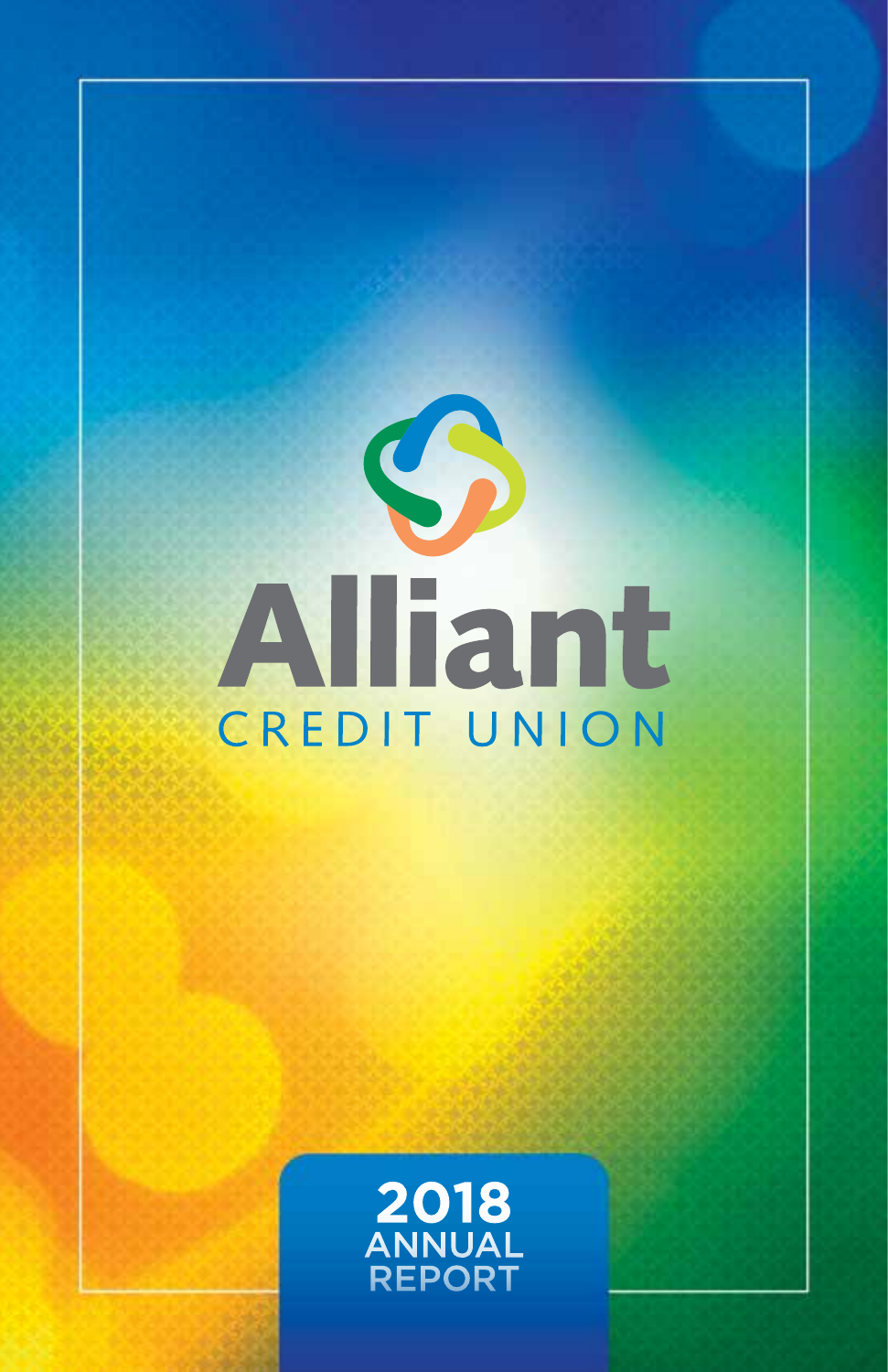#### **TESTIMONIALS**

*ACU went above and beyond for me. They were willing to take a chance and help me work on building my credit back up while no other place would. I'm grateful for all they do! – Josh*



*ACU has many products and services to choose from. The staff is my favorite because they always make me feel like family. I love to know when I call they will be so friendly and understanding. It makes life so much easier. Thank you for all you do! – Lori*

*I tell my family members to become a member at ACU because you're treated as a person not a number. – Nichole*



*ACU is the best credit union in our area. They are always helpful and friendly. The staff never fails to ask about my family and to check in on what's new. Their personal touch provides all the comfort I need to know my money is being saved at the right place. – Melanie*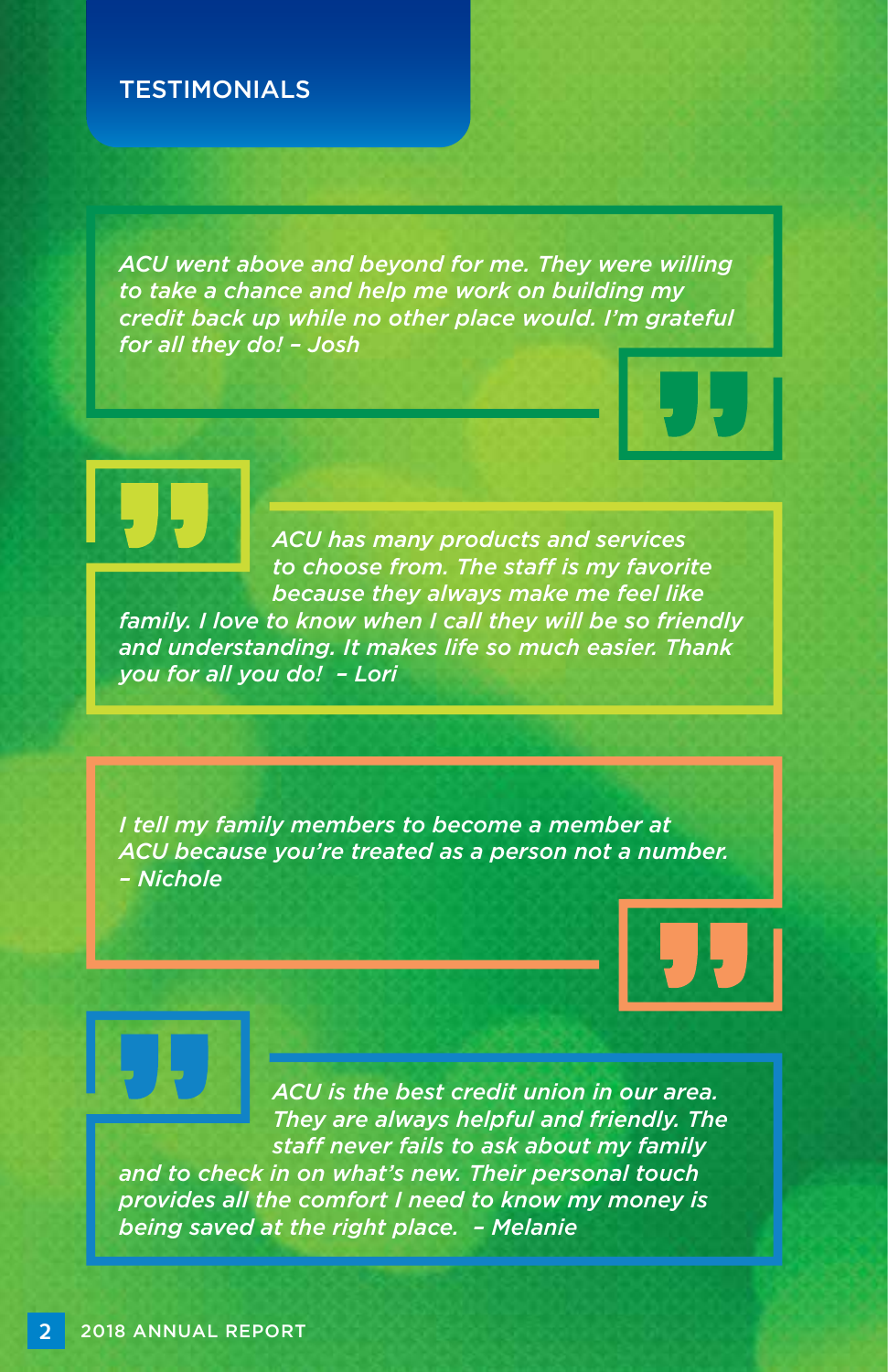#### MESSAGE FROM THE CHAIRMAN AND PRESIDENT

As the calendar flips to 2019, I am pleased to report another exceptional year for Alliant Credit Union and am looking forward to hosting our 86th Annual Meeting on St. Patrick's Day this year. There are many wonderful Irish proverbs that will help tie into this report highlighting 2018 and forecasting what the New Year may have in store.

"You'll never plough a field by turning it over in your mind." At the beginning of 2018, the board and staff were very excited to launch our fresh new website. We realized that in today's fast paced, instant gratification world, we needed improvements with our digital presence. We were searching for something functional and seamless and we knew that our members should be able to contact us and complete requests with a few simple clicks. If you follow us on Facebook or Twitter, we hope you have noticed our focus to educate and engage with you on social media. We know you lead busy lives and we need to connect with you when you are on the go.

"May misfortune follow you the rest of your life, and never catch up." After many years of credit unions being under attack from the banks in the State of Iowa, 2018 was a year where all credit unions and members in the state joined together to fight for our cooperative structure. Alliant Credit Union board and staff joined over 700 of our fellow credit union peers in Des Moines on a cold, blistery day to hike the hill to defend our tax status. After numerous phone calls, emails and letters that were sent to our elected officials reminding them of what credit unions do every day for our members, WE WON! The bill was voted down. As our officials reconvene for 2019, our message must continue to be loud and clear. We work every day for each and every owner of our credit union. May the misfortunes never catch us!

"May your home always be too small to hold all your friends." In the spring of 2018, ACU was once again approached by our friends in Burlington from Des Moines County Postal Credit Union (DMCPCU) as they were seeking out a merger partner due to retirement of their wonderful CEO. After careful research and analysis, our Board of Directors voted to welcome DMCPCU into our ACU family. On Saturday, September 1st, we were able to successfully merge in a very strong and successful credit union. Please join me in welcoming DMCPCU to ACU. We believe you have made a solid choice.

By all measurable accounts, Alliant Credit Union had a very successful year by ending with over \$126 million is assets. Total loans grew an outstanding \$6.6 million (before merger activities) in total making our end of year Total Loans to Total Shares ratio 88.54%. Strong loan growth is great, however as the old Irish saying goes: "Forgetting a debt doesn't mean it's paid." ACU works very hard with all our members to ensure we set our members up for future successes. This rings true with our very low delinquency and charge off ratios as the staff takes the time to understand each members concerns and works with our members to chart a new course.

As we gear up for a new year, ACU is committed to ensuring that capital improvements in infrastructure keep us competitive in a very aggressive marketplace. "Tis better to spend money like there's no tomorrow than to spend tonight like there's no money." While this proverb perhaps takes it too far and is more aggressive than ACU will be, we will be introducing high speed internet for all branches as well as further investments in computer software/hardware and core processing to ensure connectivity and redundancy for our membership. Our goal is to be an employer to our great staff where there are no barriers to perform their job with greater ease going forward. These improvements will position us very well for the future.

"May you have the hindsight to know where you've been, the foresight to know where you are going, and the insight to know when you have gone too far." Perhaps our report has gone too far, or too long, so we shall conclude by sharing our appreciation for a wonderful 2018. To our Board of Directors. Thank you for your passion and wonderful guidance to truly looking out for all members. To our Staff—your dedication to our members is unparalleled and you all truly epitomize the people helping people philosophy. To our members thank you for your loyal dedication, for using your credit union and for entrusting us to help you achieve your goals!

"May the wind always be at your back." May the saddest day of your future be no worse than the happiest day of your past.

Sláinte! to a successful and fun 2019! Jack Schumacher, Chairman Mike Moroney, President and CEO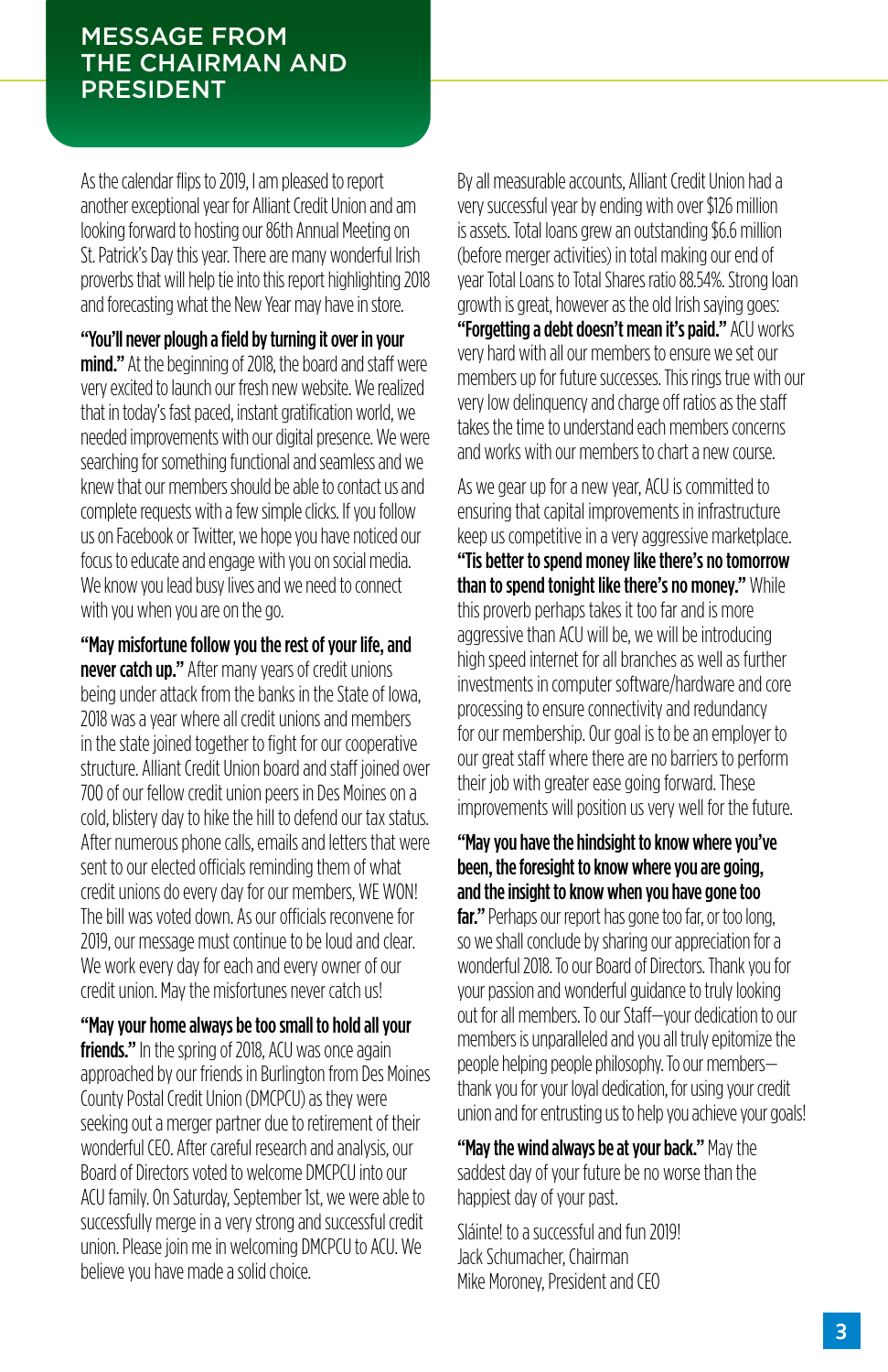## BALANCE SHEETS

| <b>Assets</b>                    | 2018        | 2017        | 2016        |
|----------------------------------|-------------|-------------|-------------|
| Consumer Loans                   | 43,891,932  | 40,898,129  | 39,500,614  |
| Mortgage Loans                   | 53,081,393  | 47,762,091  | 45.946.167  |
| Allowance for Loan Loss          | (213,650)   | (365, 620)  | (480, 869)  |
| Cash in Bank                     | 2,630,834   | 2,054,986   | 1,754,534   |
| Investments - Held to Maturity   | 17,235,238  | 18,562,761  | 17,967,884  |
| Accrued Interest                 | 273,658     | 246,752     | 191,400     |
| Fixed Assets (Less Depreciation) | 2,249,113   | 2,377,338   | 2,453,741   |
| CUSO Investments                 | 781,541     | 803,571     | 826,121     |
| <b>NCUSIF</b>                    | 1,104,658   | 1,058,511   | 1,015,033   |
| Other Assets                     | 45,91,242   | 8,520,982   | 7,372,831   |
| <b>Total Assets</b>              | 125,625,960 | 121,919,501 | 116,547,456 |



**2017: 121,919,501 2016: 116,547,456 \$ Total Assets: 125,625,960**

| <b>Liabilities and Members' Equity</b> | 2018        | 2017        | 2016        |
|----------------------------------------|-------------|-------------|-------------|
| Member Savings                         | 109,525,544 | 107,424,030 | 103,084,878 |
| Other Liabilities and Accrued Expense  | 503.993     | 582.109     | 540.676     |
| <b>Statutory Reserve</b>               | 5,783,704   | 4,995,022   | 4,820,022   |
| <b>Undivided Earnings</b>              | 9,812,719   | 8,918,340   | 8,101,880   |
| <b>Total Liabilities &amp; Equity</b>  | 125,625,960 | 121,919,501 | 116,547,456 |



# **Number of Members: 11,058**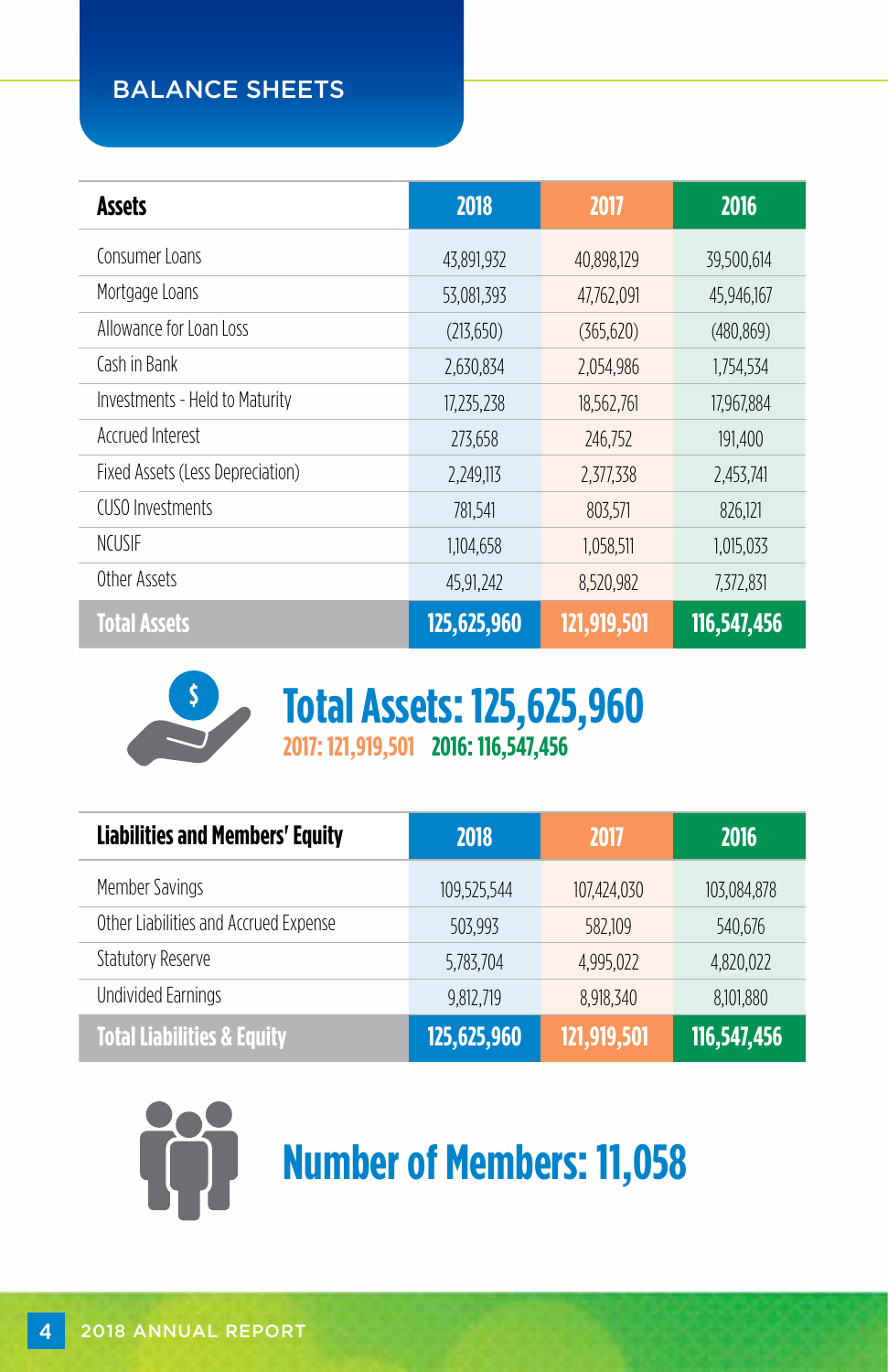# STATEMENTS OF INCOME

| <b>Interest and Income</b>                               | 2018      | 2017      | 2016      |
|----------------------------------------------------------|-----------|-----------|-----------|
| Interest Income                                          |           |           |           |
| Interest from Loans                                      | 4,103,878 | 3,691,910 | 3,491,304 |
| Interest from Investments                                | 423,203   | 232,709   | 243,024   |
| <b>Total Interest Income</b>                             | 4,527,083 | 3,924,619 | 3,734,329 |
| Less Interest and Dividend Expense                       | 609,818   | 504,853   | 515,317   |
| Less Provision for Loan Loss                             |           |           | 93,800    |
| <b>Net Interest Income After Provision for Loan Loss</b> | 3,917,265 | 3,419,767 | 3,125,211 |
| Non-Interest Income                                      | 1.548.656 | 1,625,830 | 1,556,955 |
| Less Operating Expenses                                  | 4,222,030 | 4,054,137 | 3,764,151 |
| <b>Net Income</b>                                        | 1,243,891 | 991,460   | 918,015   |
| Transfer to Reserves                                     |           |           |           |
| Transfer to Undivided Earnings                           | 1,243,891 | 991,460   | 918,015   |

# GROWTH FOR 2018

| <b>Description</b> | <b>Amount</b><br>of Increase | <b>Total</b><br>for 2018 | <b>Total</b><br><b>For 2017</b> |
|--------------------|------------------------------|--------------------------|---------------------------------|
| Assets             | 3.706.459                    | 125.625.959              | 121.919.501                     |
| Total Savings      | 2.101.514                    | 109.525.544              | 107.424.030                     |
| Total Loans        | 8.313.105                    | 96.973.325               | 88,660,220                      |

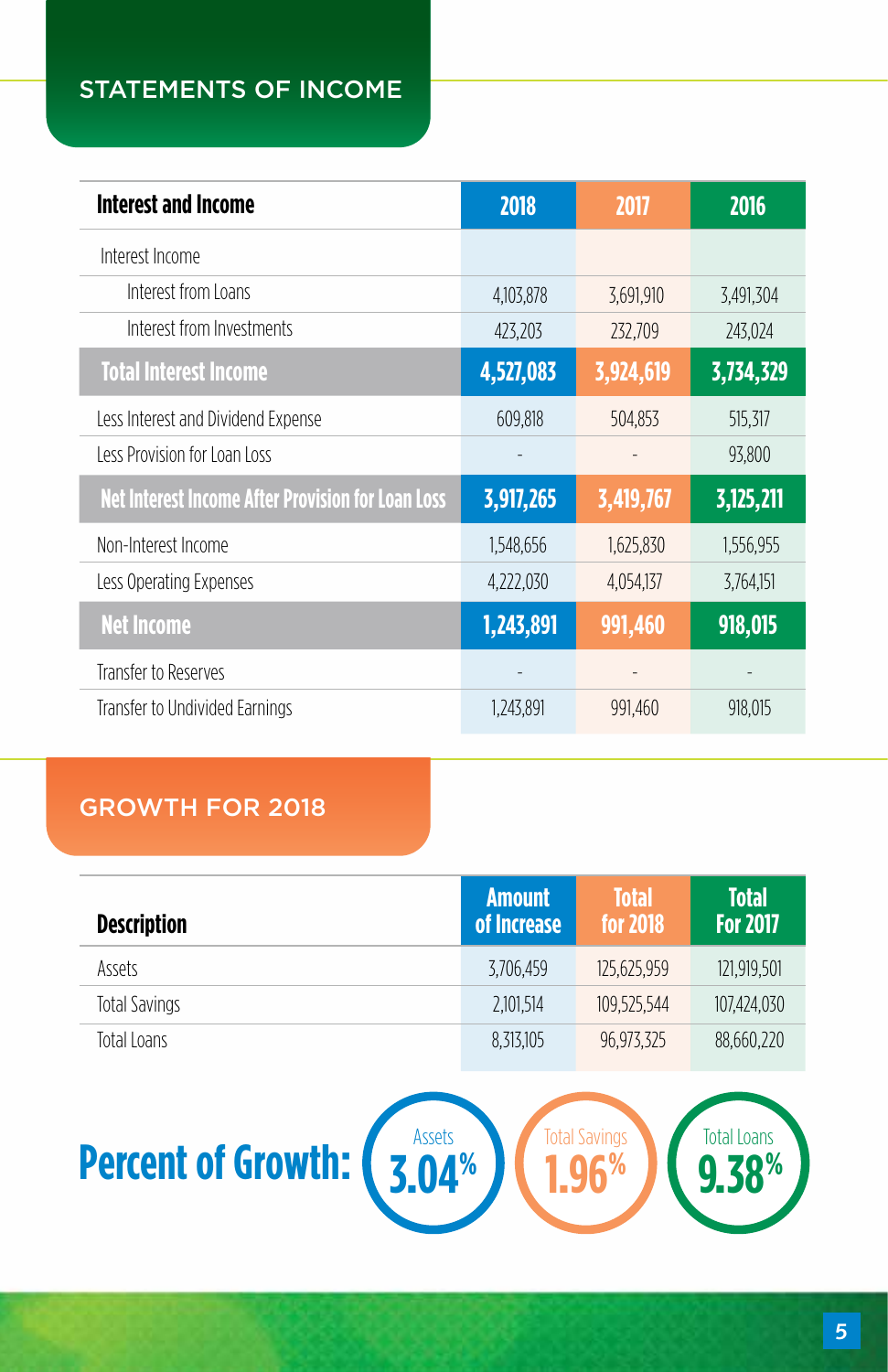#### 2018 ANNUAL MEETING MINUTES

The 85th annual membership meeting was held at The Diamond Jo Casino, Dubuque, Iowa, on Sunday, April 8, 2018. There were 56 members and guests in attendance.

Jack Schumacher, Chairman, called the meeting to order at 2:30 p.m., welcoming everyone to the annual meeting on behalf of the board and staff.

Jack announced the winners of the Credit Union's annual scholarship program. Each winner listed below will receive a \$500 scholarship:

- Kathryn Mehltretter
- Kristen Sumpter
- Alex Decker
- Colin Thiele
- Jillian Haas

Jack also drew winners for our door prizes. Winners were Don Schaible and Sam Wolter.

Jack introduced the current board of directors, Vince Copeland, Jeff Eddy (not present), Sandy Even, Shelley Fitzgerald (not present) , Becky Jenkins (not present), Joe Kubesheski, Kathy Miller, Mike Moroney, Jack Schumacher and Vince Schuster (not present); and, board emeritus Jean Hoeger and Jim Hodgson (not present).

Jack introduced Terry Kouba and he introduced the Nomination Committee. Terry thanked everyone for attending and reviewed the ballot of candidates that would be elected to the board. There are four seats up for election, three seats are for a three-year term and one seat is for a one-year term. The individual receiving the fourth highest vote will serve a one-year term to create more staggered three-year term going forward. Terry introduced the nominees: Mark Arthofer, Sandy Even, Joe Kubesheski, Jack Schumacher, and Mark Seckman. The votes are scheduled to be announced later in the meeting.

President Mike Moroney presented the 2017 Financial Report highlighting Alliant Credit Union and commented that from humble beginnings, ACU had grown to 33 employees, 7 branches, over 10,500 members and \$122 million in assets. Mr. Moroney shared the focus on social media and discussed the new website ACU will be launching shortly. He further commented on the state of affairs within the state and the implication a tax on credit unions would have on all Iowa Credit Unions. He thanked board, staff and membership for their help in making 2017 a success.

Jack referred members to the annual report. Chuck Nachtman motioned to approve the minutes from the 2017 annual meeting. This was seconded by Steve Hoeger. All in favor, motion carried.

Nick Ryan motioned to approve the financials 2017 financial statements. This was seconded by Marty Decker. All in favor, motioned carried.

The election committee, Chair Jean Nachtman and committee member Chuck Nachtman, collected and tallied the votes. The following were elected to the board:

- Mark Arthofer (one-year term)
- Jack Schumacher
- Sandy Even
- Joe Kubesheski

Michelle Stelken motioned to adjourn the meeting. Seconded by Pam Krieg. Motion carried. Meeting adjourned at 2:50.

Respectfully Submitted, **Mike Moroney**, Acting Secretary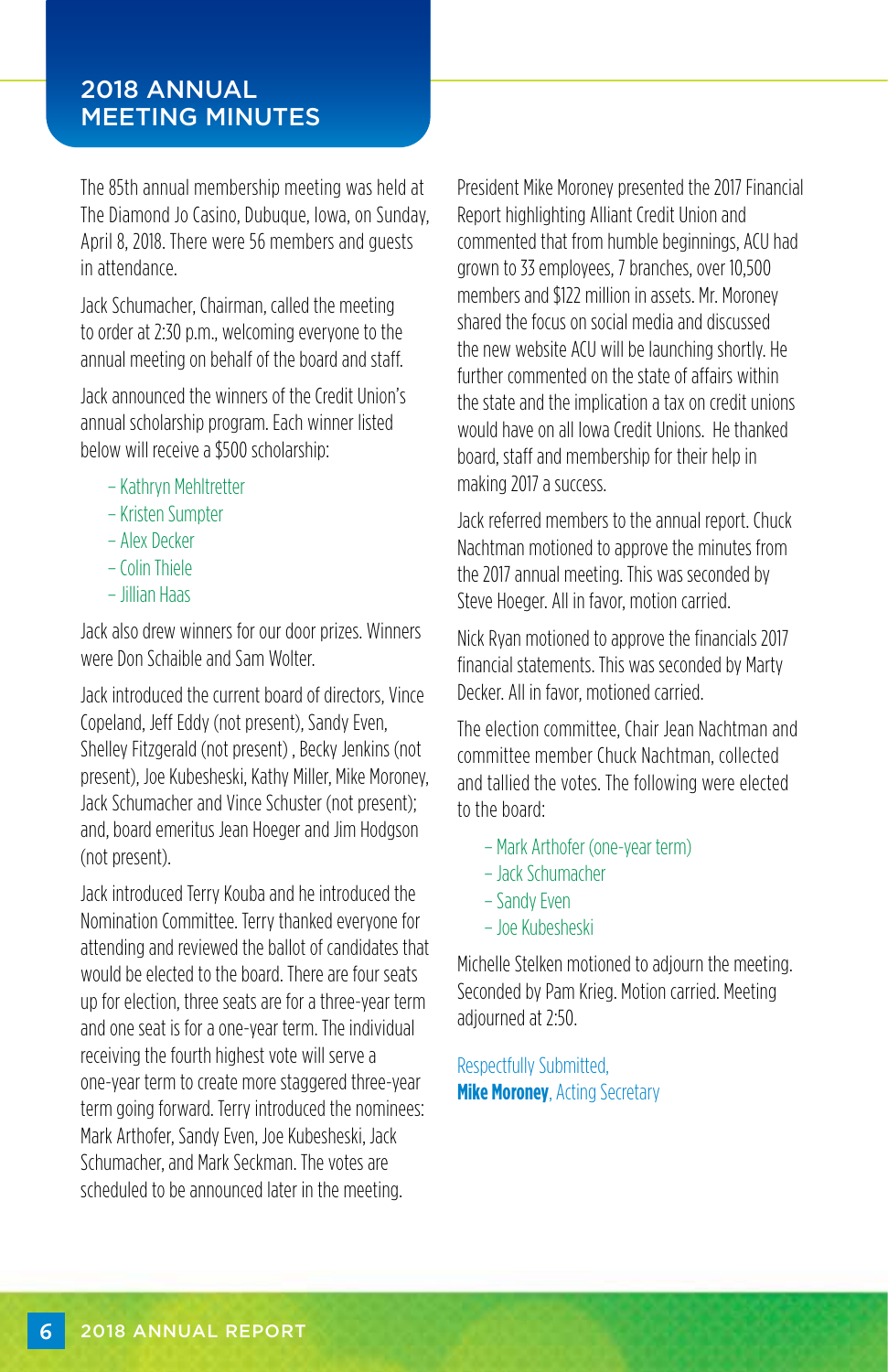#### CREDIT COMMITTEE YEAR END REPORT

At year end, December 31, 2018 the loan officers and credit committee processed 2,159 loans for \$45,844,629. This includes 216 mortgages loans, including advances, for \$18,268,223.

Loan processing can be as easy as visiting our web site for applications, rates and terms or by calling our office for your personalized financial solution. Your credit union can meet all of your financial needs online and in person. Because of mobile banking, you can have financial assistance 24/7. When you use

the many services at your credit union, you are doing business with an organization in which you have a vested interest.

The credit committee would like to commend the staff for their dedication and service to the membership.

ACU looks forward to serving you in 2019.

**Sandy Even,** Chair, **Joe Kubesheski,** Secretary, and member **Shelley Fitzgerald**

### AUDIT COMMITTEE REPORT

The financial statements accurately reflect the financial condition of Alliant Credit Union as of December 31, 2018, and were in accordance with generally accepted accounting principles. It is our opinion that the credit union is operated in

an efficient and professional manner as the credit union continues strong financial performance.

**Kathy Miller,** Chair, **Jeff Eddy,** Secretary, and member **Vince Copeland**

#### *ACU wishes to thank the Board of Directors for their ongoing support, dedication and contributions.*



Mark Arthofer Vince Copeland Jeff Eddy







Vince Copeland Jeff Eddy Sandy Even Shelley Fitzgerald Becky Jenkins